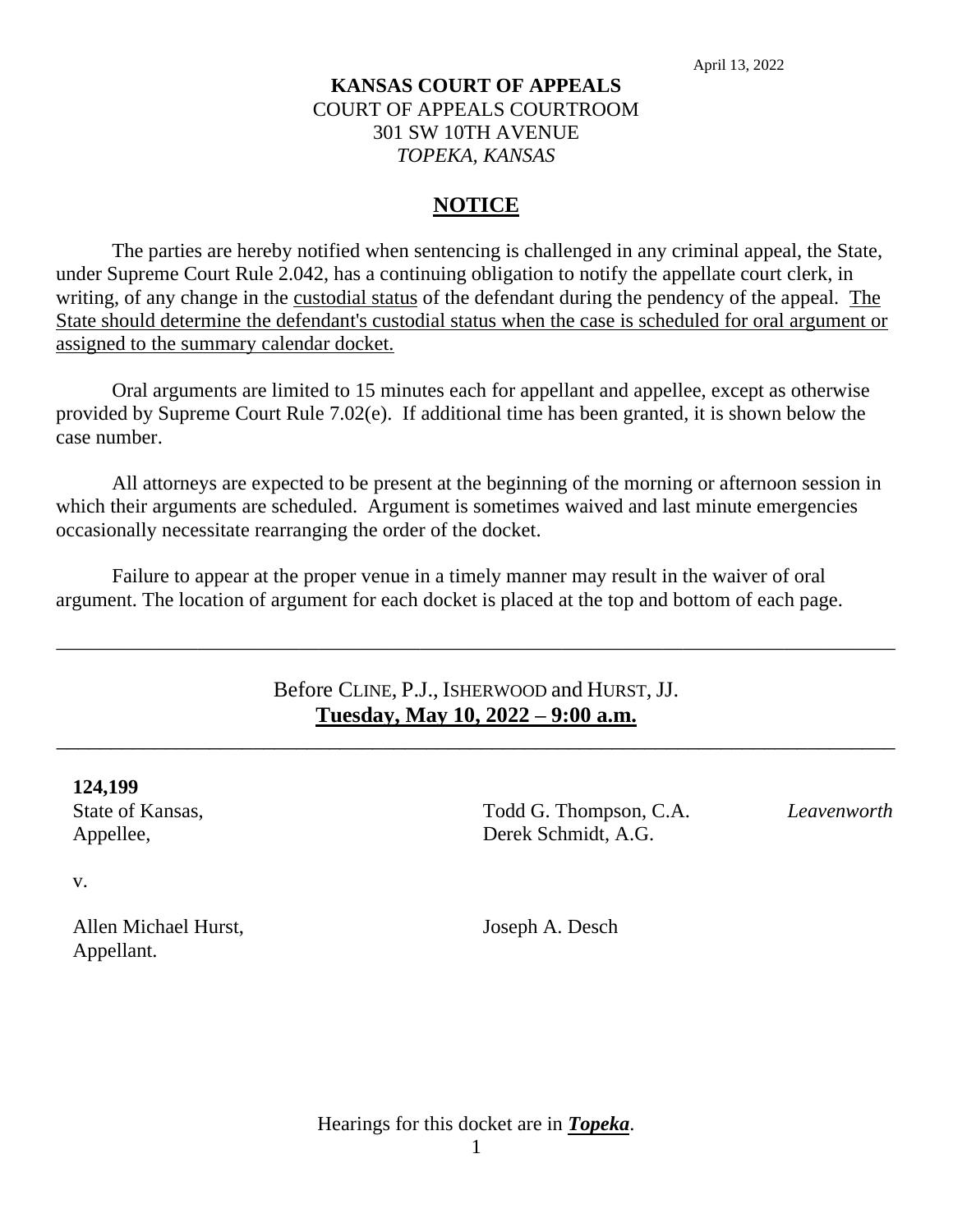### **KANSAS COURT OF APPEALS** COURT OF APPEALS COURTROOM 301 SW 10TH AVENUE *TOPEKA, KANSAS*

\_\_\_\_\_\_\_\_\_\_\_\_\_\_\_\_\_\_\_\_\_\_\_\_\_\_\_\_\_\_\_\_\_\_\_\_\_\_\_\_\_\_\_\_\_\_\_\_\_\_\_\_\_\_\_\_\_\_\_\_\_\_\_\_\_\_\_\_\_\_\_\_\_\_\_\_\_\_\_\_\_\_\_

## Before CLINE, P.J., ISHERWOOD and HURST, JJ. **Tuesday, May 10, 2022 – 9:00 a.m.,** *continued*

#### **124,097**

In the Matter of the Marriage of: Olufolajimi O. Obembe Appellant,

Adam M. Hall

*Shawnee*

and

Eleni Grammatikopoulou, Appellee.

James R. McEntire

Hearings for this docket are in *Topeka*.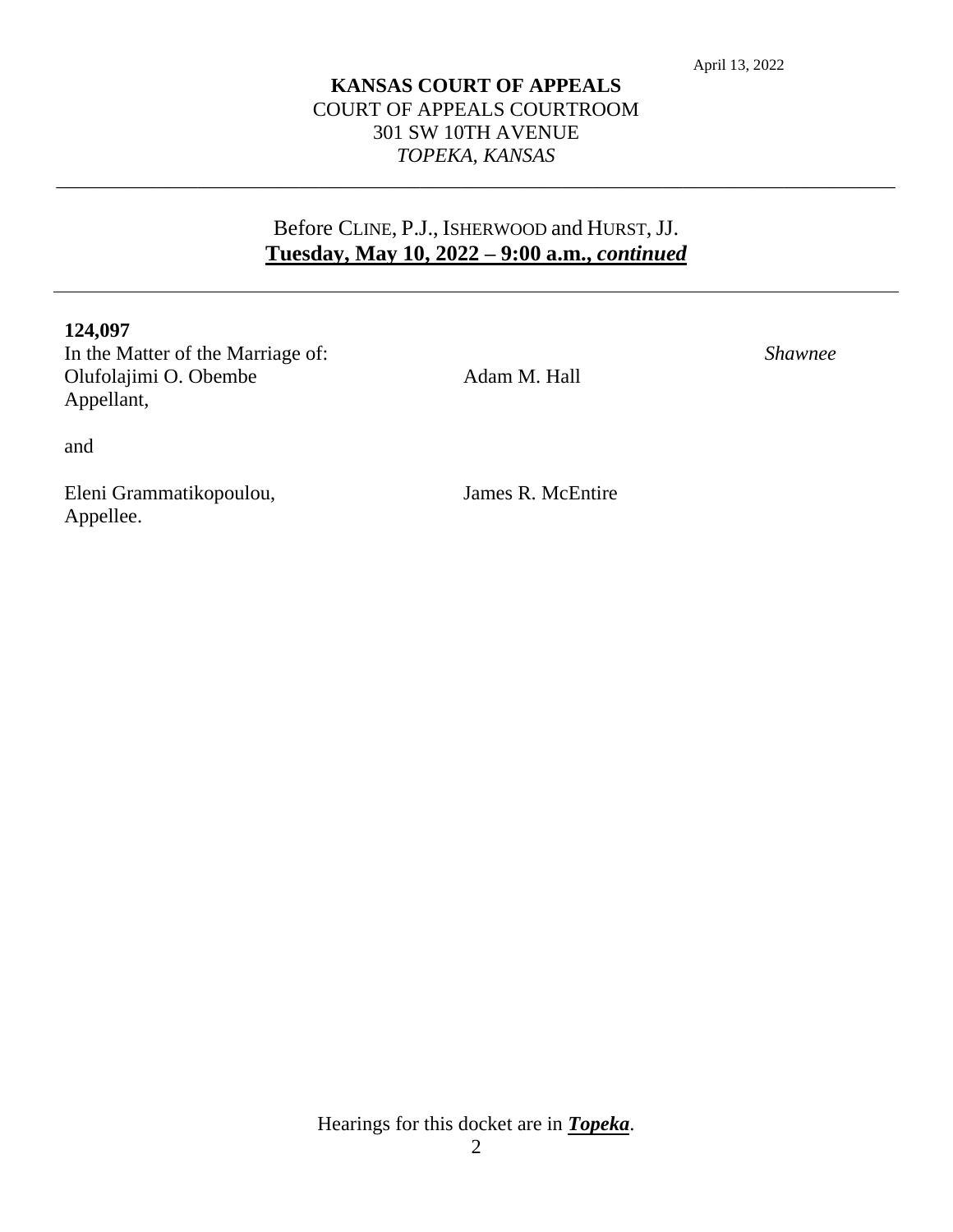### **KANSAS COURT OF APPEALS** COURT OF APPEALS COURTROOM 301 SW 10TH AVENUE *TOPEKA, KANSAS*

\_\_\_\_\_\_\_\_\_\_\_\_\_\_\_\_\_\_\_\_\_\_\_\_\_\_\_\_\_\_\_\_\_\_\_\_\_\_\_\_\_\_\_\_\_\_\_\_\_\_\_\_\_\_\_\_\_\_\_\_\_\_\_\_\_\_\_\_\_\_\_\_\_\_\_\_\_\_\_\_\_\_\_

# Before CLINE, P.J., ISHERWOOD and HURST, JJ. **Tuesday, May 10, 2022 – 1:30 p.m.**

| 124,169<br>Alex Fisher,<br>Appellant,                              | Mark E. Hartman                                            | <b>Johnson</b> |
|--------------------------------------------------------------------|------------------------------------------------------------|----------------|
| V.                                                                 |                                                            |                |
| Kansas Department of Revenue,<br>Appellee.                         | Nhu Nguyen                                                 |                |
| 124,347<br>Aubrey Illig,<br>Appellant,                             | Michelle Illig                                             | <b>Johnson</b> |
| V.                                                                 |                                                            |                |
| Renee Belieu, M.D. and<br>Kansas City Women's Clinic,<br>Appellee. | Diana L. Beckman<br>Thomas A. Rottinghaus<br>Adam S. Davis |                |

Hearings for this docket are in *Topeka*.